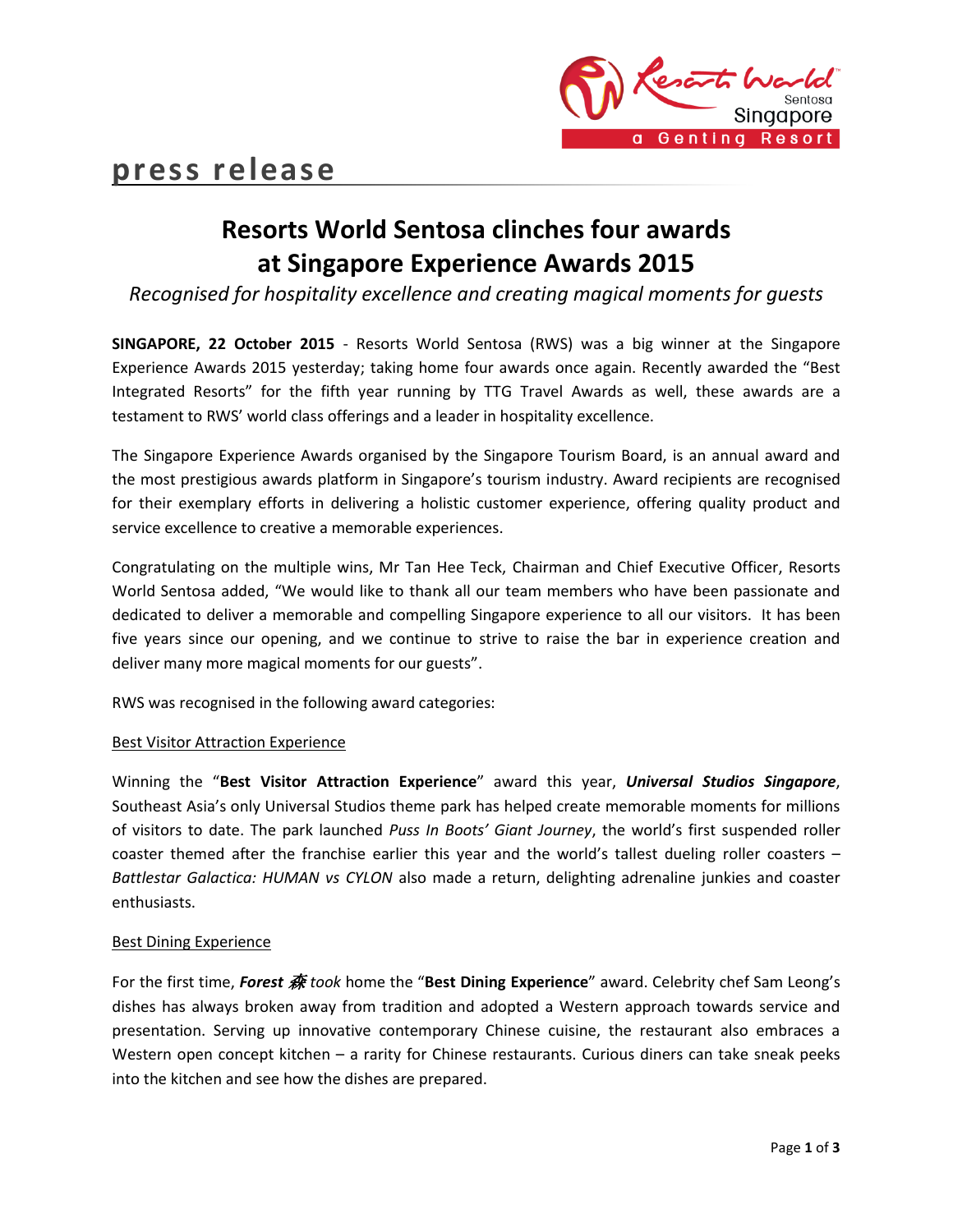### Best Learning & Travel Experience

The popular monthly **Ocean Dreams** sleepover programme took home the "**Best Learning & Travel Experience"** again this year. With sneak peeks to what goes on behind the scenes at one of the world's largest aquariums, participants then stay the night and fall asleep under the magical marine world. The programme is suitable for both adults and children.

#### Leisure Event of the Year

The region's iconic Halloween event - *Halloween Horror Nights 4* at Universal Studios Singapore took home the "**Leisure Event of the Year**" award. Since launching in 2011, the event has grown in size and scale, and now boasts a record four haunted houses. As more local themes continue to be injected with sinister twists, Halloween Horror Nights continues to send fear down the spine of Singaporeans.

- Ends -

### **ABOUT RESORTS WORLD SENTOSA**



Resorts World Sentosa (RWS), Asia's ultimate destination resort, is located on Singapore's resort island of Sentosa. 2015 marks the resort's fifth anniversary, and RWS will celebrate with a line-up of new offerings and special promotions. Spanning 49 hectares, RWS is home to key attractions including the region's first-and-only Universal Studios theme park, S.E.A. Aquarium (one of the world's largest aquariums), Adventure Cove Waterpark and Dolphin Island. Other attractions include a Maritime

Experiential Museum, an award-winning destination spa, a casino, six unique hotels, the Resorts World Convention Centre, celebrity chef restaurants, and specialty retail outlets. The resort also offers world-class entertainment, from original resident productions to concerts and public shows such as the Crane Dance and the Lake of Dreams. RWS has been named "Best Integrated Resort" since 2011 for five consecutive years at the TTG Travel Awards which recognises the best of Asia-Pacific's travel industry.

RWS is wholly owned by Genting Singapore, a company of the Genting Group. For more information, please visit [www.rwsentosa.com.](http://www.rwsentosa.com/)

**1** ResortsWorldatSentosa **BO@rwsentosa** [www.rwsentosablog.com](http://www.rwsentosablog.com/)

#### **MEDIA CONTACTS**

**Resorts World Sentosa** Linette Lin D: +65 6577 9762 [linette.lin@rwsentosa.com](mailto:linette.lin@rwsentosa.com)

**Ogilvy PR (for Resorts World Sentosa)** Alvin Yeo / Hazlyn Aidzil D: +65 6213 9997/ +65 6213 7903 [alvin.yeo@ogilvy.com](mailto:alvin.yeo@ogilvy.com) / [nurhazlyn.aidzil@ogilvy.com](mailto:nurhazlyn.aidzil@ogilvy.com)